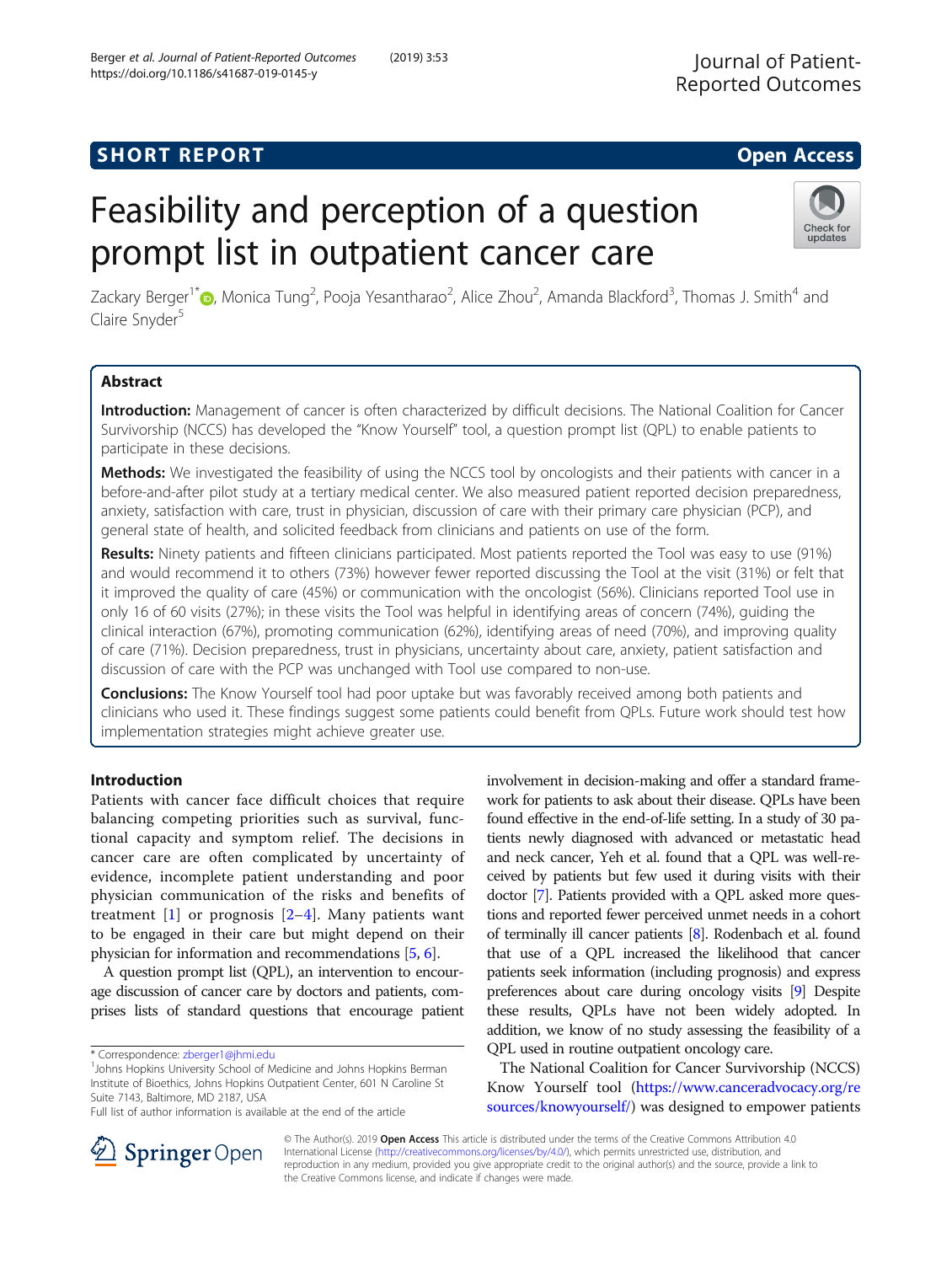to discuss their preferences with their family and health care team in the outpatient setting. The two-page form first asks the user to consider their hopes, milestones and goals, quality of life, side effects, concerns, and support; then provides a QPL for patients to use at the clinic visit.

The Tool evolved from discussions with the NCCS founder, Ellen Stovall, and Tom Smith about his "Smith Form" that he used to assist in decision making [\[10,](#page-5-0) [11](#page-5-0)]. This form asks the doctor to write Diagnosis, Stage, Prognosis (curable or not, and expected life span), Treatment Goals (cure, long or short term control, pain relief); specific Treatment Options; When to call the doctor; and Resuscitation Wish. The right hand column lets the doctor and patient write their responses. The NCCS, working with Tom Smith, made it into the Patient Prompt List shown in Fig. [1.](#page-2-0) It is available free of charge on the NCCS website, and is designed to be printed and discussed with the health care team [\[12\]](#page-5-0).

This pilot study was designed to study the usability and usefulness of the NCCS tool to patients and their clinicians.

## Methods

#### Study population

We used a before-and-after design in a pilot study to assess the feasibility of the NCCS tool in use by oncologists and their patients, and their experience in doing so. One medical oncologist, one radiation oncologist and one surgical oncologist were recruited for each of 5 cancer types: breast, lung, gastrointestinal, genitourinary and head and neck. For each participating clinician ( $n =$ 15), 6 patients were recruited: 2 for the pre-intervention group and 4 for the intervention group. These target sample sizes are consistent with previous feasibility studies) [[13\]](#page-5-0) Patients were eligible if they were anticipating treatment decision-making at the next visit, according to the oncologist's judgment. The intervention group received the NCCS tool, which was described in the patient consent form as "a list of questions to help patients communicate with their cancer specialists." The research assistant for the study contacted each participating patient before their visit with the participating provider and provided them with the form in person shortly before the visit, giving them verbal instructions for completing the form. Ethics approval was obtained from the Johns Hopkins Institutional Review Board (IRB00057116) and written informed consent was provided by each participant.

#### Assessment

At enrollment, patient sociodemographic and clinical data were collected from patients and clinicians, respectively. After the decision-making visit, patient-reported

data included decision preparedness (PrepDM) [\[14](#page-5-0)], general anxiety (GAD-7) [[15\]](#page-5-0), satisfaction with healthcare (PSQ-18) [\[16\]](#page-5-0), physician trust scale [[17](#page-5-0)], whether cancer care was discussed with their primary care physician and general state of health (PROMIS-SF) [\[18\]](#page-5-0). These are validated health status and psychosocial measures, which address outcomes important in cancer [[19](#page-5-0)]. In addition, patients who had used the NCCS tool completed the Tool Feedback Form, adapted from similar studies [[20](#page-5-0)]. Clinician-reported data included a practice characteristics form, knowledge of patient preferences and (in visits with intervention patients) a tool feedback form adapted from similar studies [[21](#page-5-0)–[23](#page-5-0)].

#### Data analysis

Patient demographics were compared between pre-intervention and intervention patients with Fisher's exact test and t tests. GAD-7, PSQ-18, physician trust, discussion of care with PCP, PROMIS-SF and physician responses on the tool feedback form were compared between preintervention and intervention patients' visits using generalized linear mixed effects models, adjusting for gender, race, and medical specialty, with a random intercept for the corresponding clinician, to account for the clustering in the study design. For intervention patients, descriptive analyses summarized the PrepDM, proportion of patients completing the tool, proportion of items completed on the tool, proportion of patients and clinicians discussing the tool, and proportion of clinicians who added information to the completed tool. Analyses were conducted using R version 3.4.2 [[24\]](#page-5-0).

## **Results**

Patient and clinician baseline characteristics are found in Table [1](#page-3-0). Of the 90 patient participants, 39 (43%) were female and 75 (83%) were white. There were no significant differences in age, gender, race, or education for the pre-intervention and intervention groups. Of the 15 clinician participants, 5 were female and 10 were white with an average 14 years in practice and median of 300 patients seen yearly.

42/60 patients in the intervention group completed the post-visit survey: 15 (36% of respondents) reported using the Tool and 13 (31%) discussing the Tool with their physician. Nearly half (49%, 18/37) reported the Tool helped them prepare for follow-up visits and know the importance of their perspective in decision making.

Patient reported use differed among cancer type. 56% of patients with head and neck cancer (5/9) reported using the tool, compared to 3 of 7 (43%) breast cancer patients, 4 of 10 (40%) genitourinary cancer patients, 2 of 8 (25%) lung cancer patients, and 1 of 8 (12%) gastrointestinal cancer patients.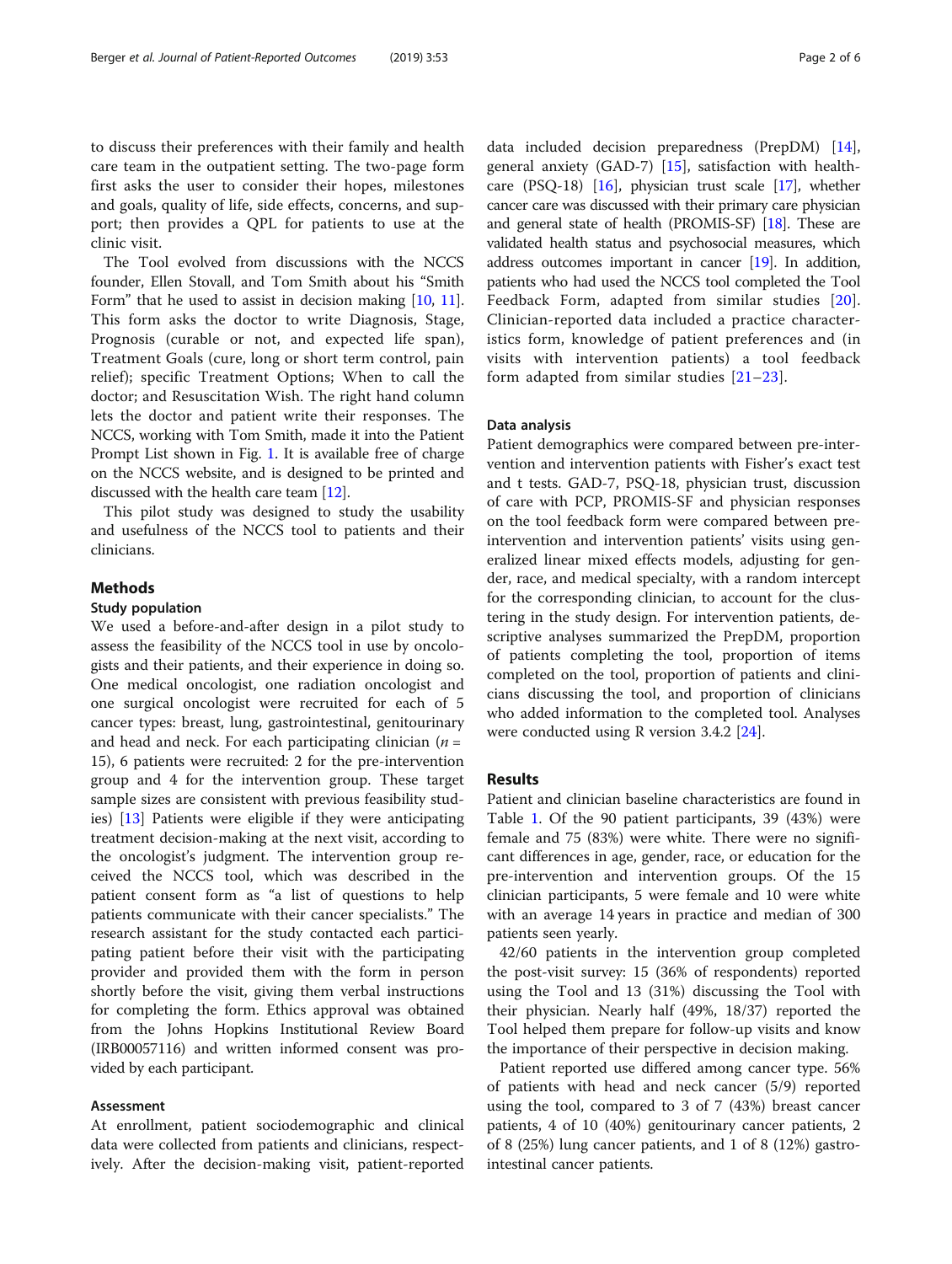<span id="page-2-0"></span>

Most patients reported the Tool was easy to use (91%, 32/35) and would recommend the Tool to others (73%, 24/33). Fewer patients felt that their doctor / nurse used the Tool in their care (45%, 15/33), that it improved their quality of care (47%, 15/32), made communication with the doctor easier (56%, 19/34) and made them feel in control of their care (55%, 18/33). 94% (33/35) of patients using the Tool felt that the tool's length was just right. There was no significant difference in decision preparedness (Prep-DM), anxiety (GAD-7), patient satisfaction (PSQ-18), trust in physicians, uncertainty about cancer care or discussion of care with PCP between preintervention and intervention groups (Table [2\)](#page-4-0).

Clinicians reported on Tool use for 16 visits. Tool was reported in a higher proportion of visits with medical oncologists (10/20, or 50%) than in visits with surgical oncologists (6/20, 30%) or radiation oncologists (0/20, 50%). Tool use was reported in 60% of visits with gastrointestinal specialists, but in no visits with lung specialists. In the 24 visits, clinicians reported the information in the Tool was helpful in identifying areas of concern (74%), guiding the clinical interaction (67%), promoting communication (62%), identifying areas of need (70%) and improving quality of care (71%). However, few clinicians noted actually using the information in the tool (27%, 16/60). A greater proportion of clinicians felt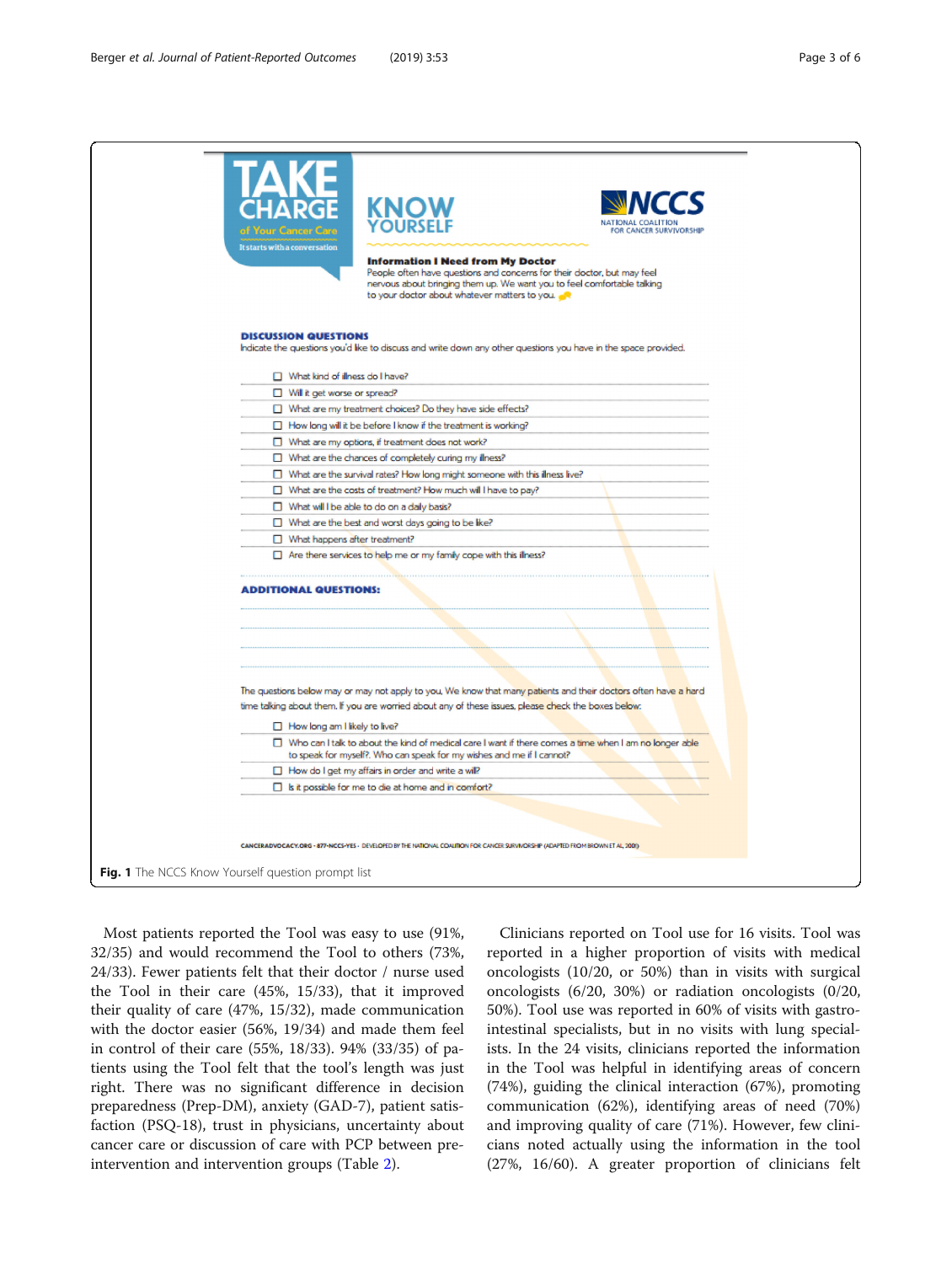#### <span id="page-3-0"></span>Table 1 Patient and Clinician Baseline Characteristics

|                                       | Pre-Intervention      | Intervention          | P     | Clinicians ( $N = 15$ ) |
|---------------------------------------|-----------------------|-----------------------|-------|-------------------------|
|                                       | Patients ( $N = 30$ ) | Patients ( $N = 60$ ) |       |                         |
| Age - mean (SD)                       | 63.1 (11.49)          | 62.75 (10.47)         | 0.889 |                         |
| Gender - no (%)                       |                       |                       |       |                         |
| Male                                  | 18 (60)               | 33 (55)               | 0.822 | 5(33.3)                 |
| Female                                | 12(40)                | 27(45)                |       | 10(66.7)                |
| Race- no (%)                          |                       |                       |       |                         |
| Non-white                             | 3(10)                 | 10(17.2)              | 0.529 | 5(33.3)                 |
| White                                 | 27 (90)               | 48 (82.8)             |       | 10(66.7)                |
| Unknown                               | 0                     | 2(3.3)                |       |                         |
| Education - no (%)                    |                       |                       |       |                         |
| Less than high school graduate        | 0                     | 1(1.7)                | 0.657 |                         |
| High school graduate                  | 5(16.7)               | 6(10)                 |       |                         |
| Some college                          | 7(23.3)               | 9(15)                 |       |                         |
| College degree                        | 7(23.3)               | 18(30)                |       |                         |
| Any post-graduate work                | 11(36.7)              | 26(43.3)              |       |                         |
| Cancer type - no (%)                  |                       |                       |       |                         |
| Breast                                | 5(16.7)               | 12(20)                | 0.964 |                         |
| Lung                                  | 4(13.3)               | 11(18.3)              |       |                         |
| Gastrointestinal                      | 8(26.7)               | 15(25)                |       |                         |
| Genitourinary                         | 7(23.3)               | 12(20)                |       |                         |
| Head and neck                         | 6(20)                 | 10(16.7)              |       |                         |
| Years in practice - median (range)    |                       |                       |       | 14 (2, 28)              |
| Patients seen yearly - median (range) |                       |                       |       | 300 (100, 1500)         |

confident in knowing their patients' preferences about decisions to be made for intervention visits (47%, 28/59) compared to pre-intervention visits (33%, 10/30), however this difference did not reach statistical significance  $(p = 0.19)$ .

We conducted a content analysis of the hopes and concerns listed by patients who completed the Tool. We had access to 36 of 60 Tools, which were returned to us after the patient visit. The most common hope expressed by patients was for cure  $(N = 23)$ ; the most common concerns were regarding side effects  $(N = 5)$ , emotional health ( $N = 4$ ), and impact on family members ( $N = 4$ ).

## **Discussion**

Overall, the NCCS Know Yourself tool was well received by both patients and clinicians in the minority of those who reported using it. Patients felt that the Tool positively impacted their communication with their doctor and control over their care while doctors thought the Tool helped them identify patient concerns, needs and generally promoted communication and improved quality of care. Decision preparedness, trust in physicians, uncertainty about care, and discussion of care with the PCP was unchanged with Tool use compared to nonuse.

Our study was affected by certain limitations. We did not collect information on potential patients who declined to participate in the study, which might have been helpful in designing future interventions for maximum uptake. We did not collect information on tumor stage or treatment intention (curative or palliative), though it is not clear how this would have affected use of the Tool. However, certain items may have been differently perceived by patients in different clinical settings; several items might have been of greater relevance to a palliative or end-of-life setting, but may have been challenging or confronting for newly diagnosed patients or those aiming at cure.

Low uptake of the Tool (that is, its use in a minority of visits) may reflect low perceived value of the Tool, but also could result from insufficient orientation of both patients and providers regarding completion and use of the tool. This would explain the discrepancy between our findings and the study by Rodenbach et al., which included coaching from social workers regarding the use of the QPL including prioritizing their most immediate topics of interest [\[9\]](#page-5-0). In its original format as the "Smith Form," it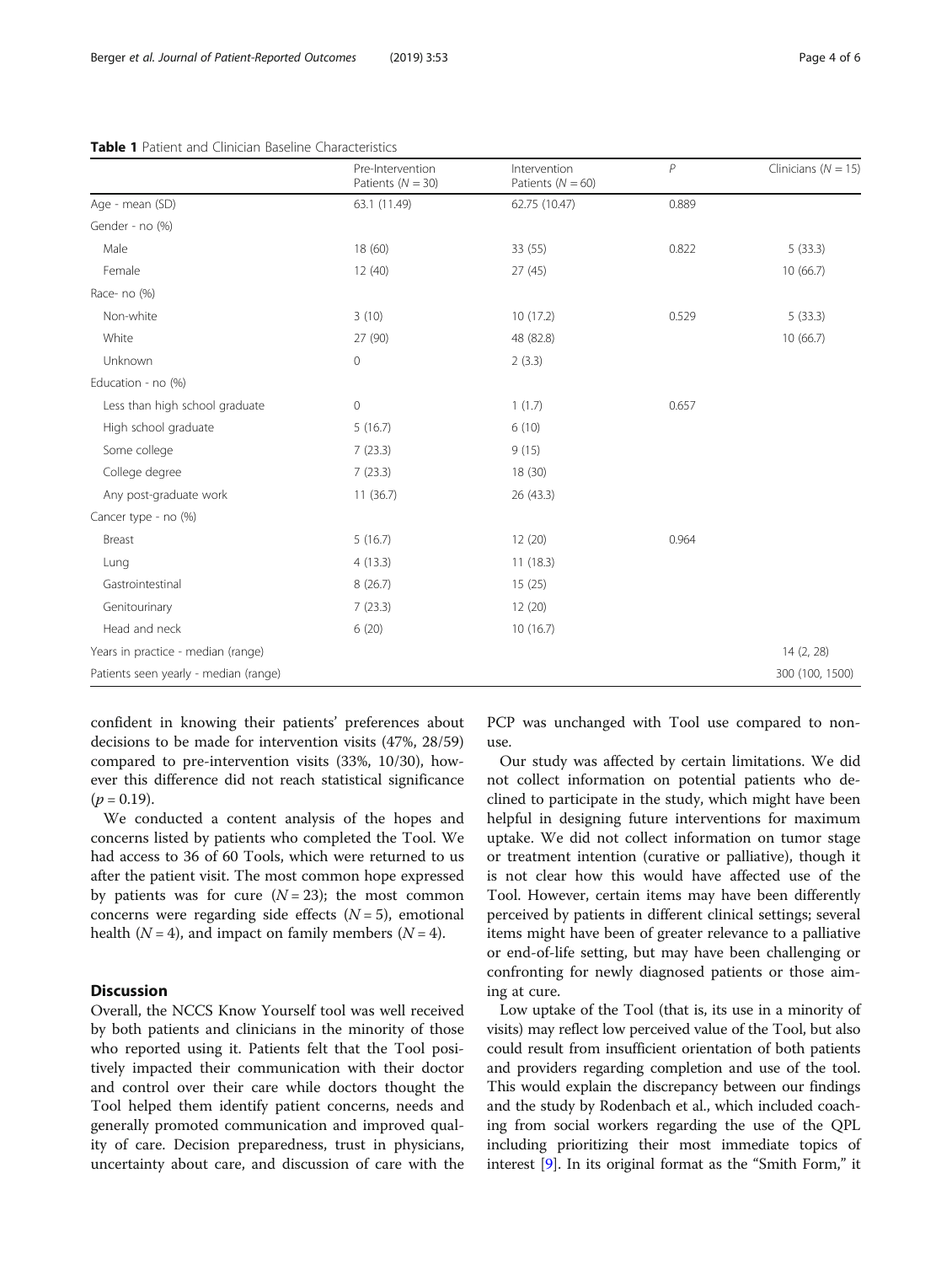## <span id="page-4-0"></span>Table 2 Comparison of Psychosocial and Satisfaction Outcomes in Control and Intervention Patients

|                                                                                                                                                           | Control Patients ( $n = 30$ )<br>No. Endorsing/No. Answered (%) | Intervention Patients ( $n = 60$ )<br>No. Endorsing/No. Answered (%) |
|-----------------------------------------------------------------------------------------------------------------------------------------------------------|-----------------------------------------------------------------|----------------------------------------------------------------------|
| Clinician confidence in knowing patient's preferences regarding clinical decisions 10/30 (33%)<br>to be made <sup>a</sup>                                 |                                                                 | 28/59 (47%)                                                          |
| GAD-7 Anxiety                                                                                                                                             |                                                                 |                                                                      |
| Score > 10 indicating significant likelihood of anxiety disorder                                                                                          | 3/27 (11%)                                                      | 3/46 (7%)                                                            |
| Median Score (range)                                                                                                                                      | $4(0-20)$                                                       | $2(0-14)$                                                            |
| PROMIS Short Form                                                                                                                                         |                                                                 |                                                                      |
| Mean (SD) Physical Health T-Score                                                                                                                         | 46.04 (9.48)                                                    | 47.64 (8.3)                                                          |
| Mean (SD) Mental Health T-Score                                                                                                                           | 54.0 (8.56)                                                     | 53.28 (6.97)                                                         |
| Patient Satisfaction (PSQ-18 subscale score > 4 indicating<br>agreement or strong agreement that the patient was satisfied<br>with the particular domain) |                                                                 |                                                                      |
| General Satisfaction                                                                                                                                      | 18/27 (67%)                                                     | 28/44 (64%)                                                          |
| <b>Technical Quality</b>                                                                                                                                  | 18/27 (67%)                                                     | 30/43 (70%)                                                          |
| Interpersonal Manner                                                                                                                                      | 15/27 (56%)                                                     | 31/45 (69%)                                                          |
| Communication                                                                                                                                             | 17/27 (63%)                                                     | 28/45 (62%)                                                          |
| Financial Aspects                                                                                                                                         | 16/27 (59%)                                                     | 21/43 (49%)                                                          |
| Time Spent with Doctor                                                                                                                                    | 15/26 (58%)                                                     | 22/45 (49%)                                                          |
| Trust in Physician Scale                                                                                                                                  |                                                                 |                                                                      |
| Median Score (range)                                                                                                                                      | 70.45 (54.55-77.27)                                             | 70.45 (29.55-81.82)                                                  |
| Discussed Cancer with PCP                                                                                                                                 | 20/26 (77%)                                                     | 25/45 (56%)                                                          |
| Uncertainty About Cancer Care                                                                                                                             | 5/27 (19%)                                                      | 3/42 (7%)                                                            |

a<br>Response options: very confident, somewhat confident, confident, not confident, very unsure; responses of confident, somewhat confident, or very confident counted as "endorsed"

was to be started by the doctor and completed with the patient [\[10](#page-5-0)]. That initial endorsement by the health care team and commitment to the time and process of shared decision making may be critical to successful question prompt list use. In connection to this, another limitation of our study was that patients were provided limited information in the consent form regarding how their clinicians might use the Tool, or ways in which they could encourage use.

An explanation of the discrepancy between high ratings on the part of providers, and low use, might be social desirability bias, which might have made it more likely for clinicians to respond positively to a study conducted by their research colleagues.

The impact of the Tool on practice could have been confounded by several factors. We did not control for participants using other decision support resources during the course of the study. By giving patients the Tool immediately before the visit, we may have provided insufficient time for them to complete it. It is also possible that clinicians already elicit items included in the Tool as part of their personal practice.

As with all pilot studies, the implications of this study's findings are primarily related to areas requiring additional investigation. In addition to testing the Tool in larger samples of patients and clinicians, future studies evaluating the use of this Tool should include greater orientation and training of both patients and providers to determine whether doing so increases uptake by patients and use by patients and clinicians during encounters. It will also be informative to identify patient, clinician and encounter factors associated with greater benefit from use of the NCCS tool; however, this pilot study examined only basic patient and clinician associations.

Patients and clinicians who used the NCCS tool found it easy to use and helpful in improving communication. Unlike decision aids, this Tool does not have treatment or disease specific information, enabling broad deployment by clinics. Building off the findings of this pilot study, future research can further elucidate whether and how this Tool helps patients prepare for different decision-making contexts and as an adjunct to specific decision aids and individualized approaches.

#### Abbreviations

GAD-7: Generalized Anxiety Disorder 7-item scale; NCCS: National Coalition for Cancer Survivorship; PrepDM: Patient reported decision preparedness; PSQ-18: Patient Satisfaction Questionnaire 18-item scale; QPL: Question Prompt List

## Acknowledgements

Not applicable.